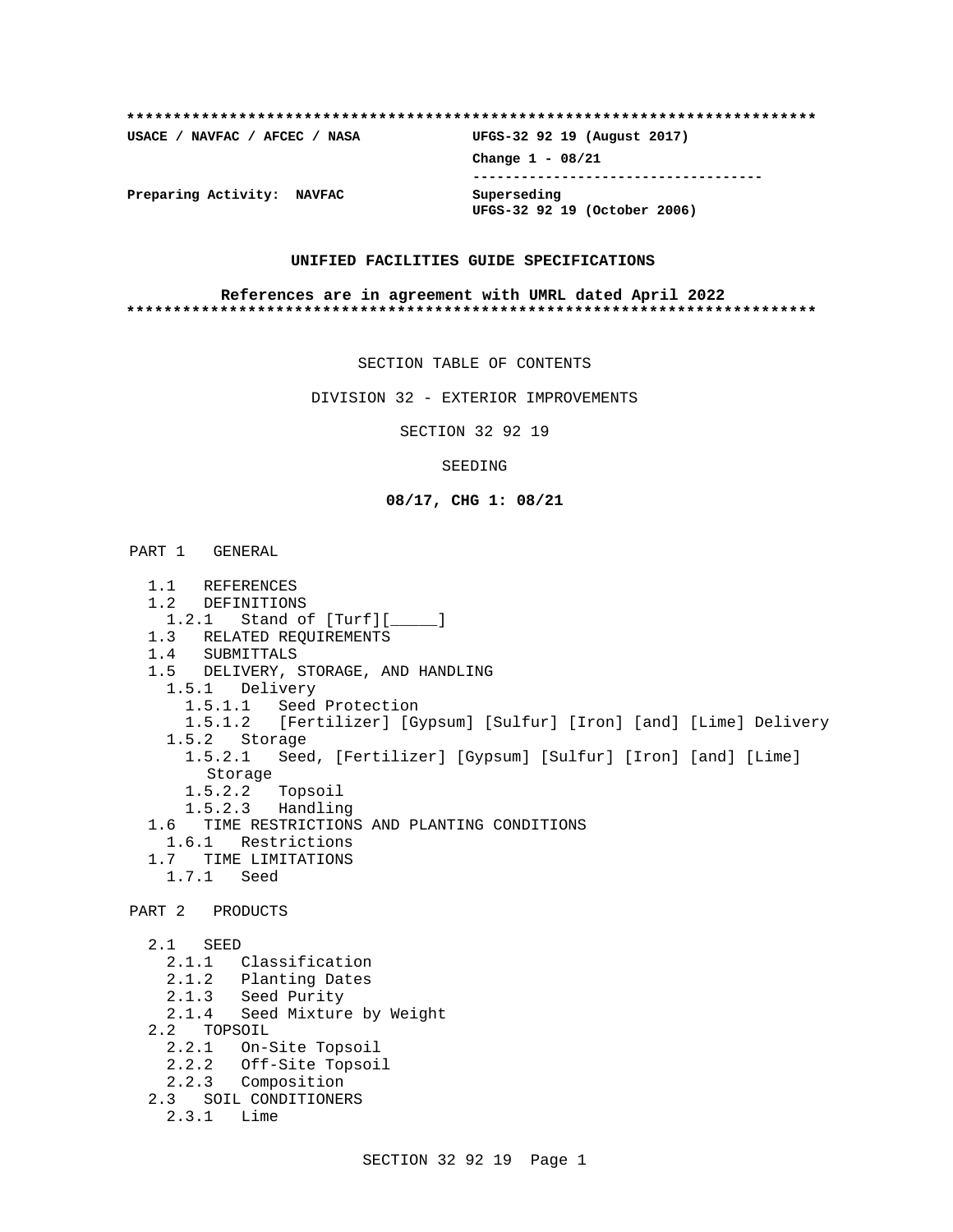- 2.3.2 Aluminum Sulfate
- 2.3.3 Sulfur
- 2.3.4 Iron<br>2.3.5 Peat
- Peat<br>Sand
- $2.3.6$
- 2.3.7 Perlite
- 2.3.8 Composted Derivatives
	- 2.3.8.1 Particle Size
- 2.3.8.2 Nitrogen Content
- 2.3.9 Gypsum
- 2.3.10 Calcined Clay
- 2.4 FERTILIZER
	- 2.4.1 Granular Fertilizer
	- 2.4.2 Hydroseeding Fertilizer
- 2.5 MULCH
	- 2.5.1 Straw<br>2.5.2 Hay
	- $2.5.2$
- 2.5.3 Wood Cellulose Fiber Mulch
- 2.6 WATER
- 2.7 EROSION CONTROL MATERIALS
	- 2.7.1 Erosion Control Blanket
	- 2.7.2 Erosion Control Fabric
	- 2.7.3 Erosion Control Net
	- 2.7.4 Hydrophilic Colloids
	- 2.7.5 Erosion Control Material Anchors
- PART 3 EXECUTION
	- 3.1 PREPARATION
		- 3.1.1 EXTENT OF WORK
			- 3.1.1.1 Topsoil
			- 3.1.1.2 Soil Conditioner Application Rates
		- 3.1.1.3 Fertilizer Application Rates
	- 3.2 SEEDING
		- 3.2.1 Seed Application Seasons and Conditions
		- 3.2.2 Seed Application Method
			- 3.2.2.1 Broadcast and Drop Seeding
			- 3.2.2.2 Drill Seeding
			- 3.2.2.3 Hydroseeding
		- 3.2.3 Mulching
			- 3.2.3.1 Hay or Straw Mulch
			- 3.2.3.2 Mechanical Anchor
			- 3.2.3.3 Asphalt Adhesive Tackifier
			- 3.2.3.4 Non-Asphaltic Tackifier
			- Asphalt Adhesive Coated Mulch
		- 3.2.4 Rolling
		- 3.2.5 Erosion Control Material
	- 3.2.6 Watering
	- 3.3 PROTECTION OF TURF AREAS
	- 3.4 RENOVATION OF EXISTING TURF AREA
		- 3.4.1 Aeration
		- 3.4.2 Vertical Mowing
		- 3.4.3 Dethatching
		- 3.4.4 Overseeding
	- 3.5 RESTORATION
- -- End of Section Table of Contents --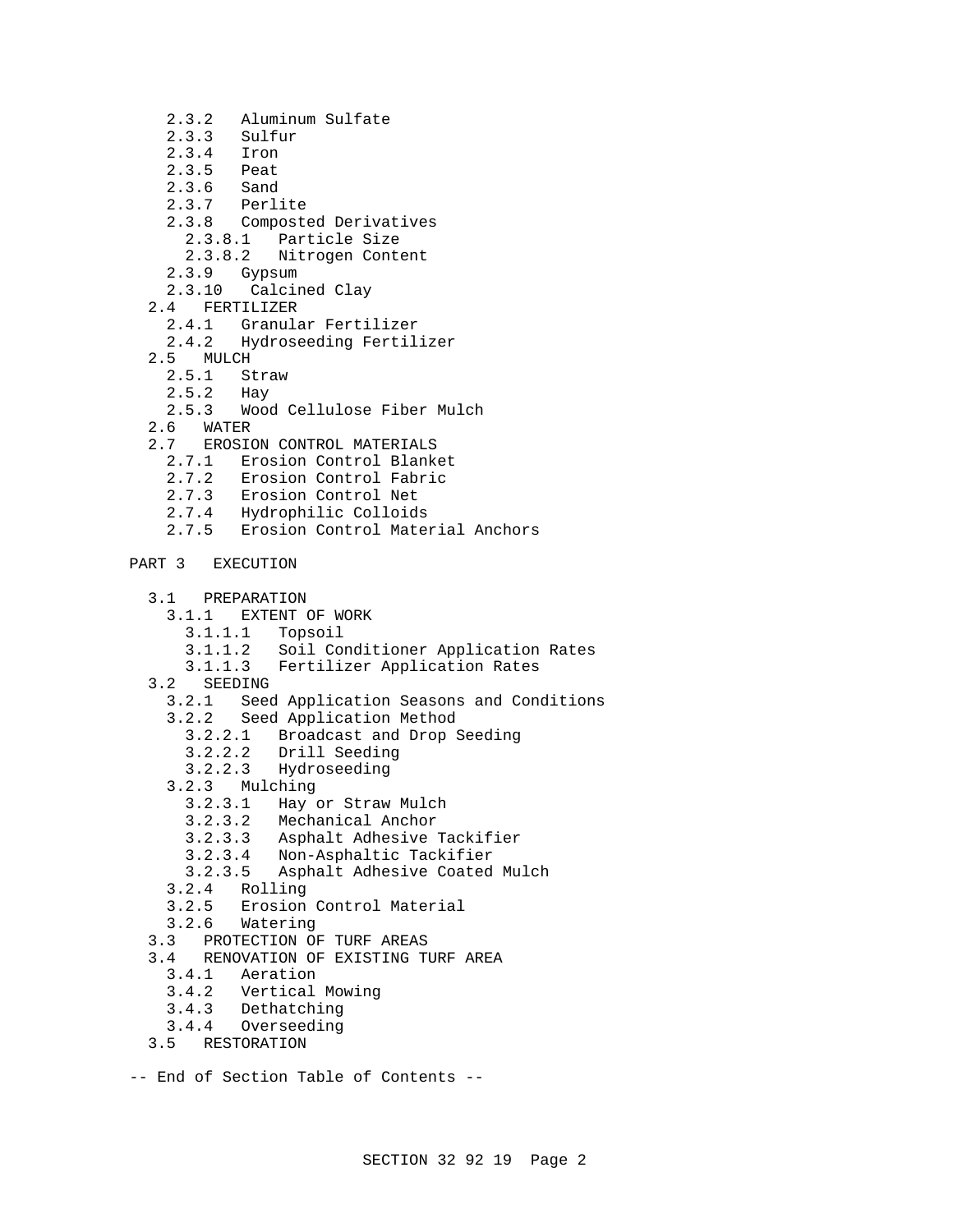USACE / NAVFAC / AFCEC / NASA

UFGS-32 92 19 (August 2017) Change  $1 - 08/21$ ------------------------------------Superseding UFGS-32 92 19 (October 2006)

Preparing Activity: NAVFAC

### UNIFIED FACILITIES GUIDE SPECIFICATIONS

References are in agreement with UMRL dated April 2022 

SECTION 32 92 19

SEEDING 08/17, CHG 1: 08/21

NOTE: This quide specification covers the requirements for seeding. Adhere to UFC 1-300-02 Unified Facilities Guide Specifications (UFGS) Format Standard when editing this guide specification or preparing new project specification sections. Edit this quide specification for project specific requirements by adding, deleting, or revising text. For bracketed items, choose applicable item(s) or insert appropriate information. Remove information and requirements not required in respective project, whether or not brackets are present. Comments, suggestions and recommended changes for this guide specification are welcome and should be submitted as a Criteria Change Request (CCR). NOTE: The following information must be shown on the project drawings: 1. Clearly indicate all areas to be turfed and if more than one type of turf is specified, delineate areas for each type. 2. All draft turf specifications must be submitted to the cognizant Landscape Architect/Natural Resources Specialist for review to ensure that the specifications are in accordance with environmental conditions peculiar to the project areas.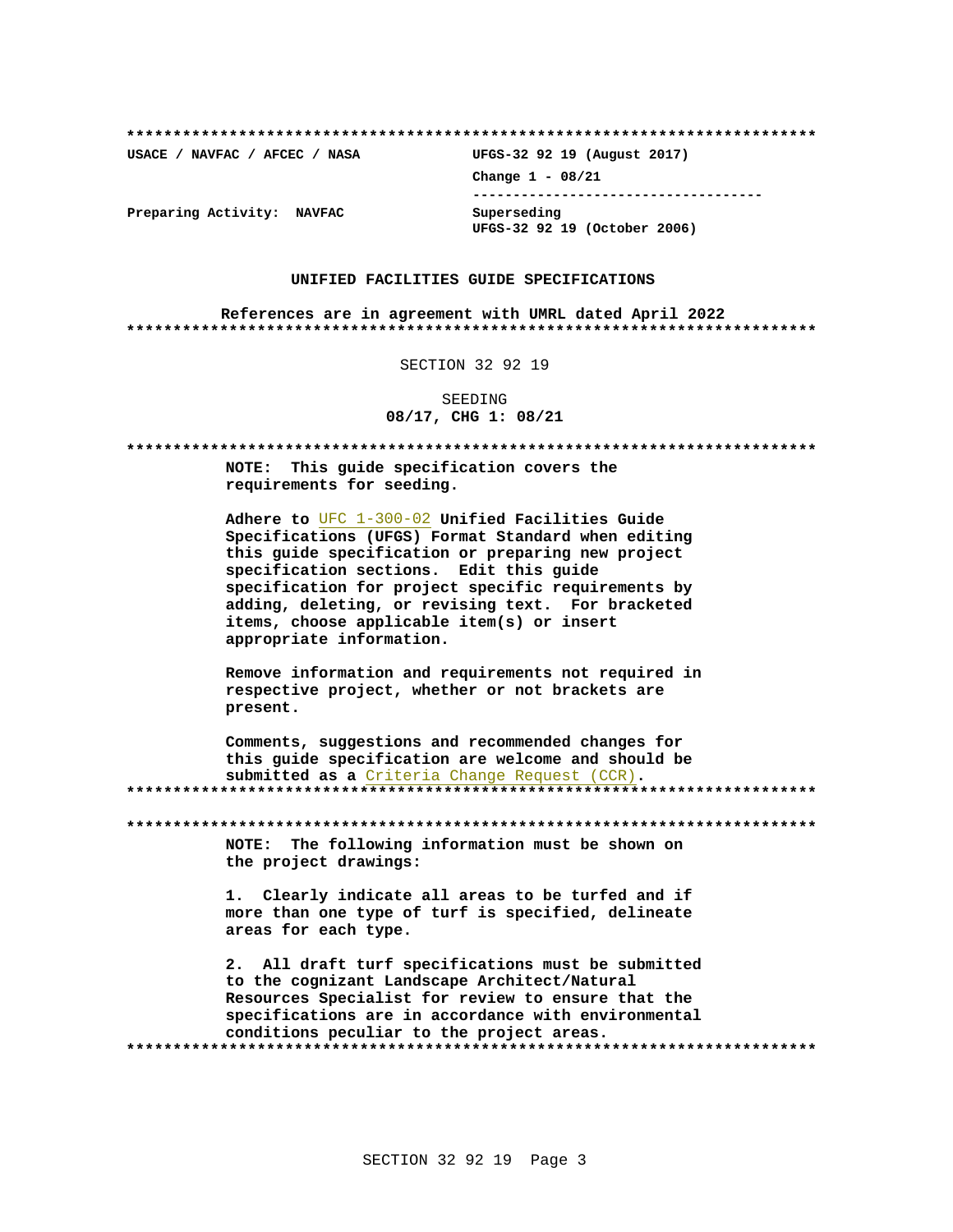#### PART 1 GENERAL

## 1.1 REFERENCES

NOTE: This paragraph is used to list the publications cited in the text of the guide specification. The publications are referred to in the text by basic designation only and listed in this paragraph by organization, designation, date, and title.

Use the Reference Wizard's Check Reference feature when you add a Reference Identifier (RID) outside of the Section's Reference Article to automatically place the reference in the Reference Article. Also use the Reference Wizard's Check Reference feature to update the issue dates.

References not used in the text will automatically be deleted from this section of the project specification when you choose to reconcile references in the publish print process. 

The publications listed below form a part of this specification to the extent referenced. The publications are referred to within the text by the basic designation only.

ASTM INTERNATIONAL (ASTM)

| ASTM C602 |            |                                                        |       | (2020) Agricultural Liming Materials                                    |  |  |
|-----------|------------|--------------------------------------------------------|-------|-------------------------------------------------------------------------|--|--|
|           | ASTM D4427 |                                                        |       | (2018) Standard Classification of Peat<br>Samples by Laboratory Testing |  |  |
|           | ASTM D4972 |                                                        | Soils | (2018) Standard Test Methods for pH of                                  |  |  |
|           | TT C       | $\sqrt{1700}$ התחזים דוזמת ממנה הם התוכנות התוכנות התח |       |                                                                         |  |  |

U.S. DEPARTMENT OF AGRICULTURE (USDA)

| AMS Seed Act | (1940; R 1988; R 1998) Federal Seed Act                                                                  |
|--------------|----------------------------------------------------------------------------------------------------------|
| DOA SSIR 42  | (1996) Soil Survey Investigation Report<br>No. 42, Soil Survey Laboratory Methods<br>Manual, Version 3.0 |

#### $1.2$ DEFINITIONS

 $1.2.1$ Stand of [Turf][\_\_\_\_\_]

95 percent ground cover of the established species.

#### $1.3$ RELATED REQUIREMENTS

[Section 31 00 00 EARTHWORK, ] [Section 32 84 24 IRRIGATION SPRINKLER SYSTEMS, ] [Section 32 96 00 TRANSPLANTING EXTERIOR PLANTS, ] [Section 32 92 23 SODDING, ] [Section 32 92 26 SPRIGGING, ] [Section 32 93 00 EXTERIOR PLANTS, ] and Section 32 05 33 LANDSCAPE ESTABLISHMENT applies to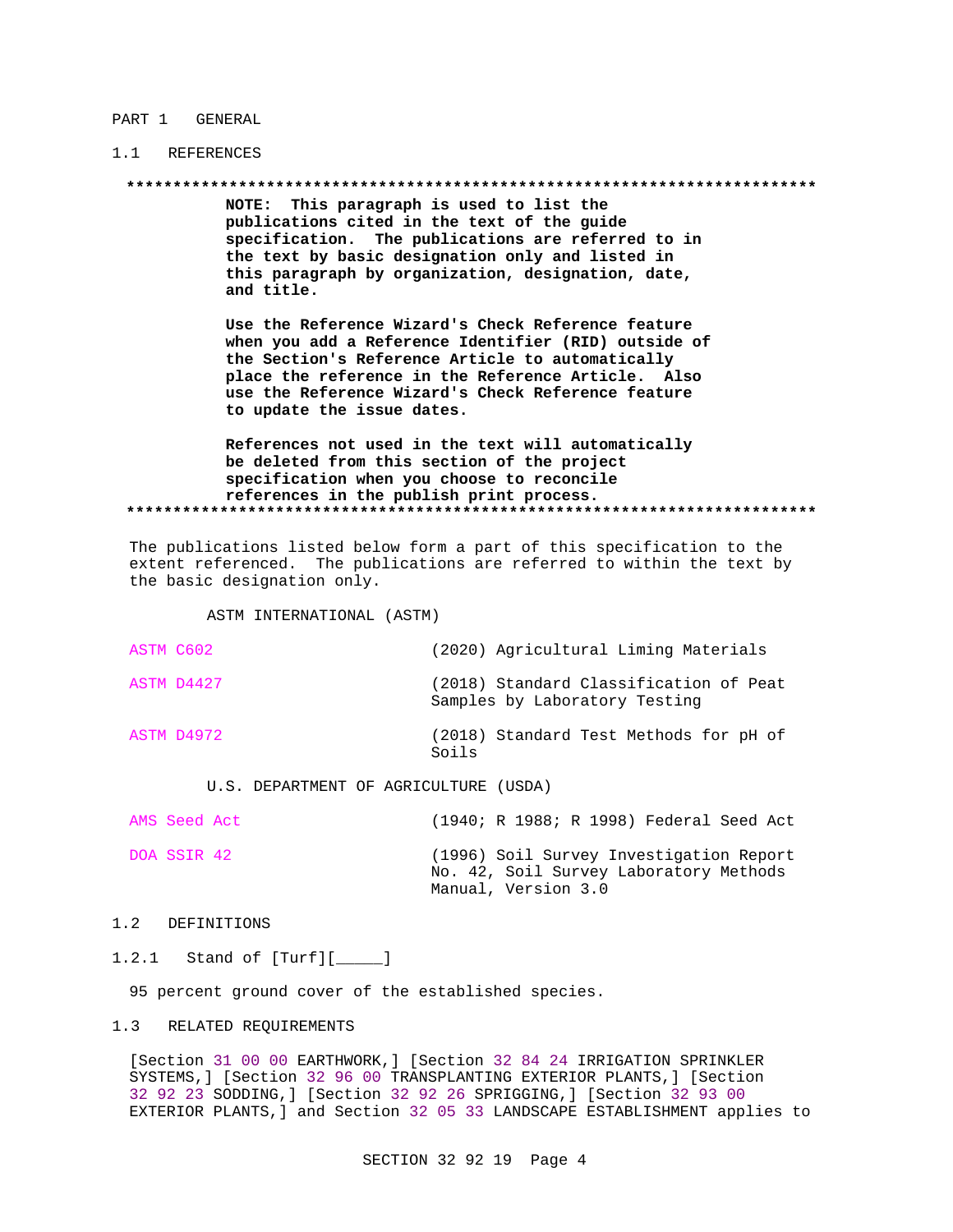this section for pesticide use and plant establishment requirements, with additions and modifications herein.

#### $1.4$ SUBMITTALS

#### 

NOTE: Review Submittal Description (SD) definitions in Section 01 33 00 SUBMITTAL PROCEDURES and edit the following list, and corresponding submittal items in the text, to reflect only the submittals required for the project. The Guide Specification technical editors have classified those items that require Government approval, due to their complexity or criticality, with a "G." Generally, other submittal items can be reviewed by the Contractor's Quality Control System. Only add a "G" to an item if the submittal is sufficiently important or complex in context of the project.

For Army projects, fill in the empty brackets following the "G" classification, with a code of up to three characters to indicate the approving authority. Codes for Army projects using the Resident Management System (RMS) are: "AE" for Architect-Engineer; "DO" for District Office (Engineering Division or other organization in the District Office); "AO" for Area Office; "RO" for Resident Office; and "PO" for Project Office. Codes following the "G" typically are not used for Navy, Air Force, and NASA projects.

The "S" classification indicates submittals required as proof of compliance for sustainability Guiding Principles Validation or Third Party Certification and as described in Section 01 33 00 SUBMITTAL PROCEDURES.

Choose the first bracketed item for Navy, Air Force, and NASA projects, or choose the second bracketed item for Army projects. 

Government approval is required for submittals with a "G" or "S" classification. Submittals not having a "G" or "S" classification are [for Contractor Quality Control approval.][for information only. When used, a code following the "G" classification identifies the office that will review the submittal for the Government.] Submit the following in accordance with Section 01 33 00 SUBMITTAL PROCEDURES:

SD-03 Product Data

Wood Cellulose Fiber Mulch

Fertilizer

Include physical characteristics, and recommendations.

SD-06 Test Reports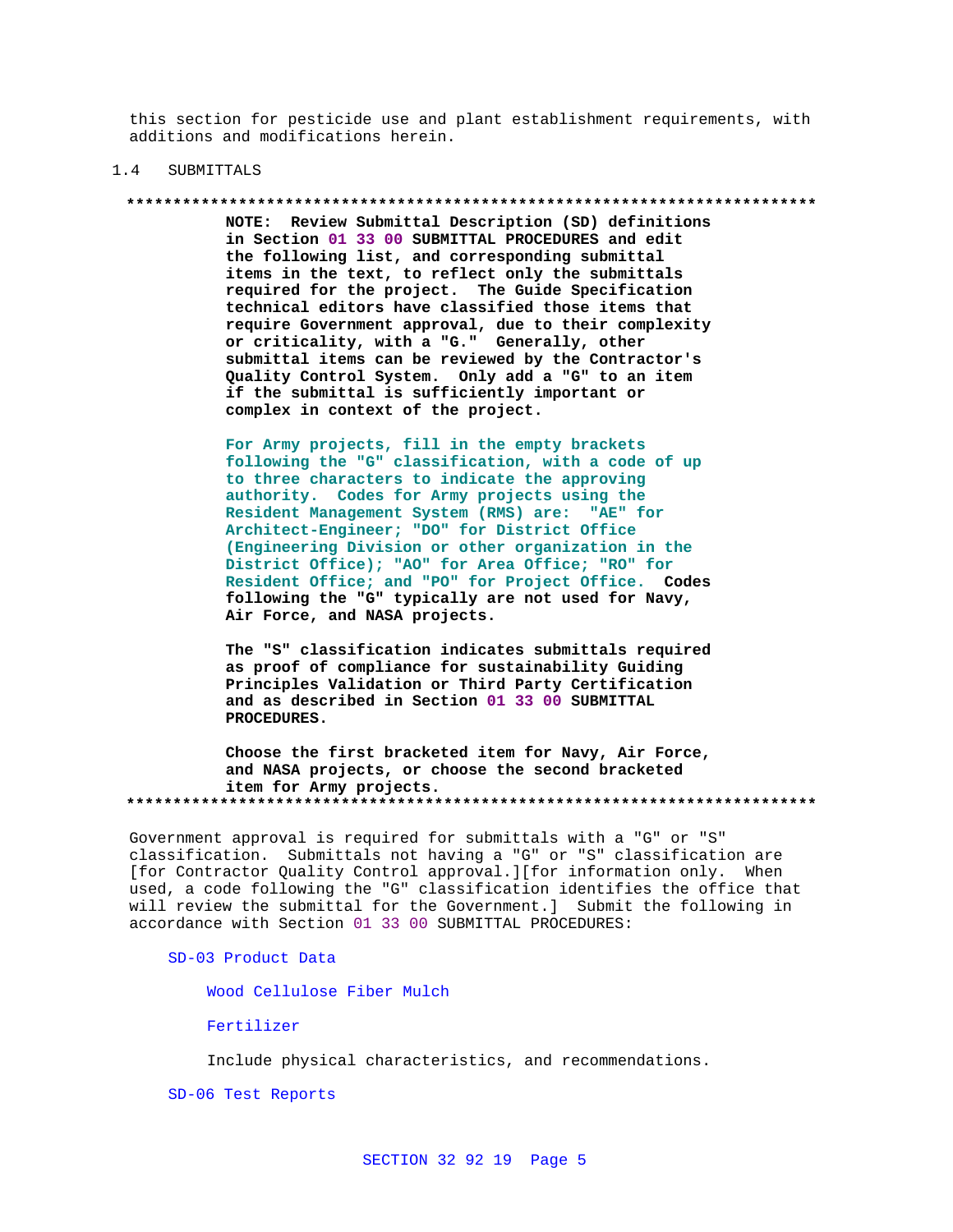## **\*\*\*\*\*\*\*\*\*\*\*\*\*\*\*\*\*\*\*\*\*\*\*\*\*\*\*\*\*\*\*\*\*\*\*\*\*\*\*\*\*\*\*\*\*\*\*\*\*\*\*\*\*\*\*\*\*\*\*\*\*\*\*\*\*\*\*\*\*\*\*\*\*\* NOTE: In states that require certification, adjust testing requirements to suit local conditions. \*\*\*\*\*\*\*\*\*\*\*\*\*\*\*\*\*\*\*\*\*\*\*\*\*\*\*\*\*\*\*\*\*\*\*\*\*\*\*\*\*\*\*\*\*\*\*\*\*\*\*\*\*\*\*\*\*\*\*\*\*\*\*\*\*\*\*\*\*\*\*\*\*\***

Topsoil Composition Tests (reports and recommendations).

#### SD-07 Certificates

State Certification and Approval for Seed

[ SD-08 Manufacturer's Instructions

Erosion Control Materials

- ]1.5 DELIVERY, STORAGE, AND HANDLING
- 1.5.1 Delivery
- 1.5.1.1 Seed Protection

Protect from drying out and from contamination during delivery, on-site storage, and handling.

1.5.1.2 [Fertilizer] [Gypsum] [Sulfur] [Iron] [and] [Lime] Delivery

Deliver to the site in original, unopened containers bearing manufacturer's chemical analysis, name, trade name, trademark, and indication of conformance to state and federal laws. Instead of containers, [fertilizer] [gypsum] [sulphur] [iron] [and] [lime] may be furnished in bulk with certificate indicating the above information.

- 1.5.2 Storage
- 1.5.2.1 Seed, [Fertilizer] [Gypsum] [Sulfur] [Iron] [and] [Lime] Storage

Store in cool, dry locations away from contaminants.

1.5.2.2 Topsoil

Prior to stockpiling topsoil, treat growing vegetation with application of appropriate specified non-selective herbicide. Clear and grub existing vegetation three to four weeks prior to stockpiling topsoil.

1.5.2.3 Handling

Do not drop or dump materials from vehicles.

1.6 TIME RESTRICTIONS AND PLANTING CONDITIONS

#### **\*\*\*\*\*\*\*\*\*\*\*\*\*\*\*\*\*\*\*\*\*\*\*\*\*\*\*\*\*\*\*\*\*\*\*\*\*\*\*\*\*\*\*\*\*\*\*\*\*\*\*\*\*\*\*\*\*\*\*\*\*\*\*\*\*\*\*\*\*\*\*\*\*\***

**NOTE: Check with the local Agriculture County Extension Service to determine proper planting seasons for specie specified, for the optimum cover depth, and for the proper rate of application for sowing and drilling seed as this rate varies with the specie of seed used and local conditions. Allow for planting period in the construction completion time. Delete time restrictions for continuous**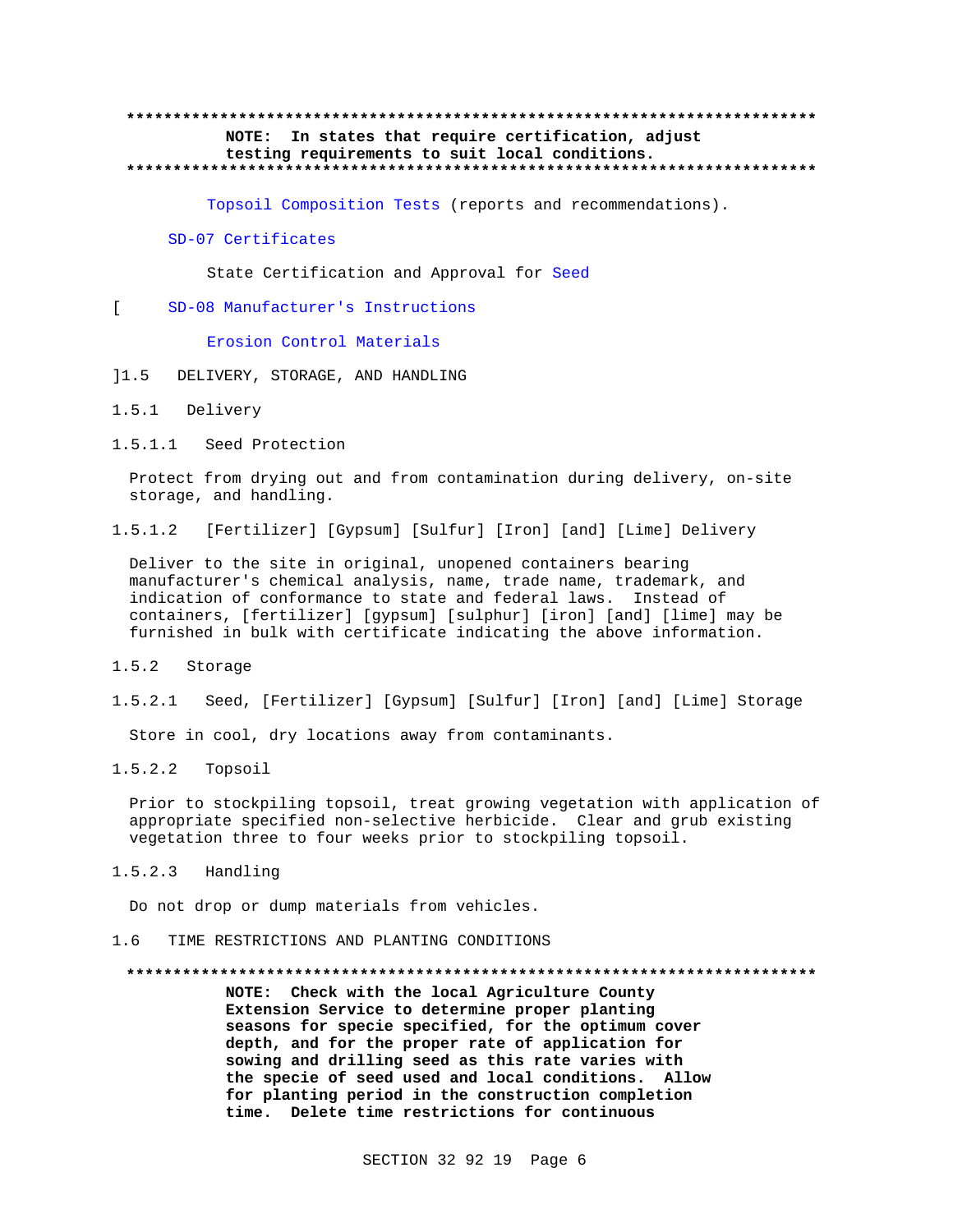#### growing conditions. \*\*\*\*\*\*\*\*\*\*\*

1.6.1 Restrictions

Do not plant when the ground is [frozen,] [snow covered,] muddy, or when air temperature exceeds [32] [\_\_\_\_\_] degrees Celsius [90] [\_\_\_\_\_] degrees Fahrenheit.

#### $1.7$ TIME LIMITATIONS

 $1.7.1$ Seed

Apply seed within twenty four hours after seed bed preparation.

PART 2 PRODUCTS

#### $2.1$ **SEED**

# NOTE: The specific species and varieties used should be based on recommendations of the local Agriculture County Extension Service Office.

## 2.1.1 Classification

Provide [State-certified] [State-approved] [Endophyte-enhanced] seed of the latest season's crop delivered in original sealed packages, bearing producer's guaranteed analysis for percentages of mixtures, purity, germination, weedseed content, and inert material. Label in conformance with AMS Seed Act and applicable state seed laws. Wet, moldy, or otherwise damaged seed will be rejected. Field mixes will be acceptable when field mix is performed on site in the presence of the [Contracting  $Officer]$  [ $\_\_\_\_\$ ].

## 2.1.2 Planting Dates

| Planting Season     | Planting Dates |
|---------------------|----------------|
| [Season 1]          |                |
| [Season 2]          |                |
| [Temporary Seeding] |                |

## 2.1.3 Seed Purity

| Botanical<br>Name | Common<br>Name | Minimum<br>Percent<br>Pure Seed | Minimum Percent  Maximum<br>Germination and Percent Weed<br> Hard Seed | Seed |
|-------------------|----------------|---------------------------------|------------------------------------------------------------------------|------|
|                   |                |                                 |                                                                        |      |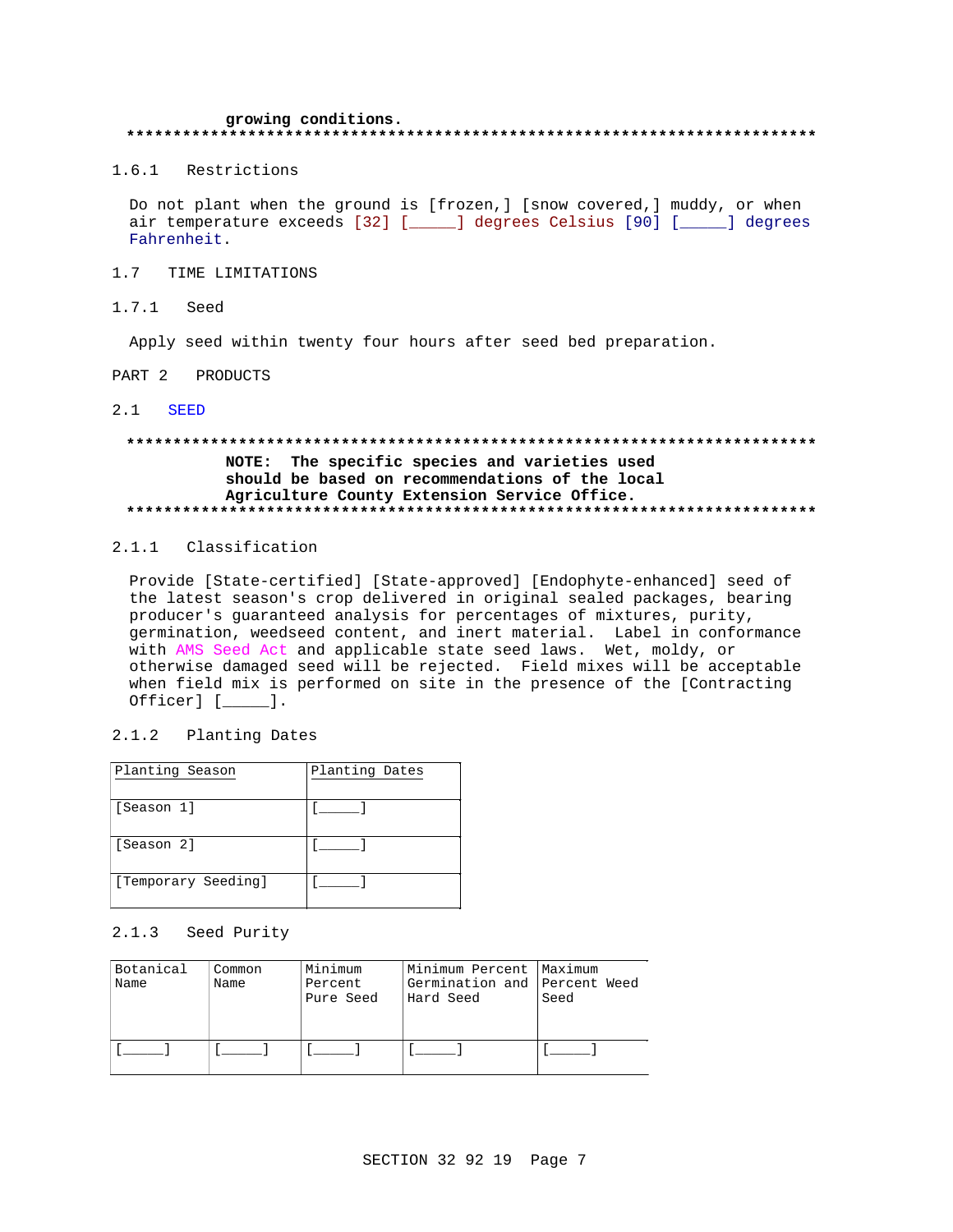| Botanical<br>Name | Common<br>Name | Minimum<br>Percent<br>Pure Seed | Minimum Percent   Maximum<br>Germination and Percent Weed<br>Hard Seed | Seed |
|-------------------|----------------|---------------------------------|------------------------------------------------------------------------|------|
|                   |                |                                 |                                                                        |      |
|                   |                |                                 |                                                                        |      |

## 2.1.4 Seed Mixture by Weight

| Planting Season       | Variety | Percent (by<br>$\overline{\text{Weight}}$ ) |
|-----------------------|---------|---------------------------------------------|
| [Season 1]            |         |                                             |
| [Season 2]            |         |                                             |
| [Temporary Seeding] [ |         |                                             |

Proportion seed mixtures by weight. Temporary seeding must later be replaced by [Season 1][Season 2] plantings for a permanent stand of grass. The same requirements of turf establishment for [Season 1][Season 2] apply for temporary seeding.

### 2.2 TOPSOIL

## **\*\*\*\*\*\*\*\*\*\*\*\*\*\*\*\*\*\*\*\*\*\*\*\*\*\*\*\*\*\*\*\*\*\*\*\*\*\*\*\*\*\*\*\*\*\*\*\*\*\*\*\*\*\*\*\*\*\*\*\*\*\*\*\*\*\*\*\*\*\*\*\*\*\* NOTE: If topsoil properties are included in another**

**section of Division 31, delete this paragraph and include a cross-reference to the appropriate section. Otherwise, select appropriate paragraphs on topsoil. Check with the local Agriculture County Extension Service Office for soil properties appropriate for the plant materials to be planted. Where suitable topsoil is available within limits of the work area, stripping and stockpiling of topsoil should be included in the applicable section of Division 31 of the specification. If suitable topsoil is not available within the limits of the work area, it should generally be the Contractor's option to either treat the soil of the graded areas with fertilizer and supplements so as to be conducive to turf establishment and maintenance, or to transport topsoil to the project site. Modify pH range for specified turf and geographical requirements. \*\*\*\*\*\*\*\*\*\*\*\*\*\*\*\*\*\*\*\*\*\*\*\*\*\*\*\*\*\*\*\*\*\*\*\*\*\*\*\*\*\*\*\*\*\*\*\*\*\*\*\*\*\*\*\*\*\*\*\*\*\*\*\*\*\*\*\*\*\*\*\*\*\***

### 2.2.1 On-Site Topsoil

Surface soil stripped and stockpiled on site and modified as necessary to meet the requirements specified for topsoil in paragraph COMPOSITION. When available topsoil must be existing surface soil stripped and stockpiled on-site in accordance with Section [31 00 00 EARTHWORK][ 31 23 00.00 20 EXCAVATION AND FILL].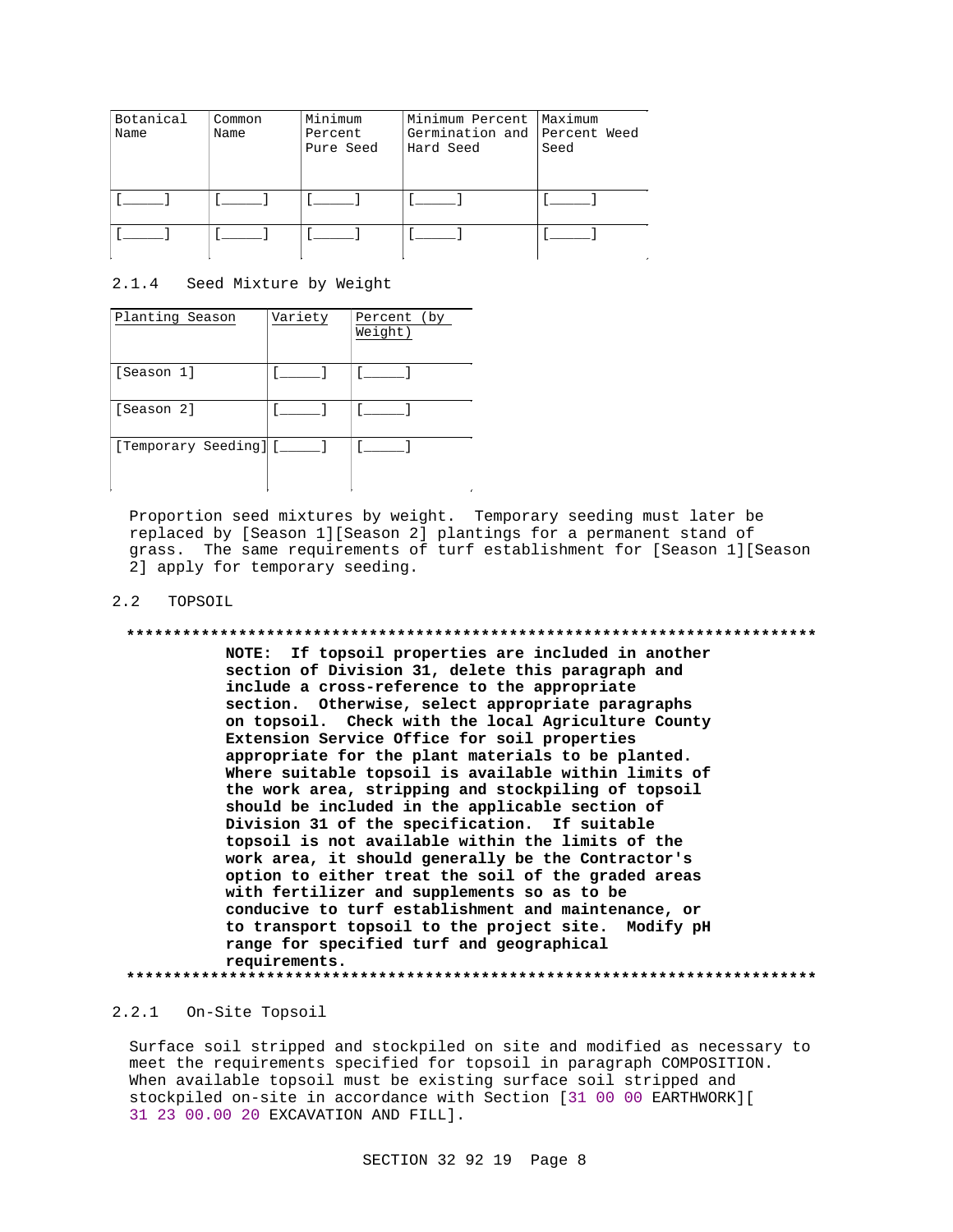#### $2.2.2$ Off-Site Topsoil

Conform to requirements specified in paragraph COMPOSITION. Additional topsoil must be [furnished by the Contractor] [obtained from topsoil borrow areas indicated].

## 2.2.3 Composition

Containing from 5 to 10 percent organic matter as determined by the topsoil composition tests of the Organic Carbon, 6A, Chemical Analysis Method described in DOA SSIR 42. Maximum particle size, 19 mm 3/4 inch, with maximum 3 percent retained on 6 mm  $1/4$  inch screen. The pH must be tested in accordance with ASTM D4972. Topsoil must be free of sticks, stones, roots, and other debris and objectionable materials. Other components must conform to the following limits:

| Silt          | $[25-50][7$ to $17][$ _____] percent |
|---------------|--------------------------------------|
| Clay          | $[10-30][4$ to $12][$ _____] percent |
| Sand          | [20-35][70 to 82][_____] percent     |
| pH            | $[5.5 \text{ to } 7.0]$ [ ]          |
| Soluble Salts | $[600]$ $[\_\_\_\_\]$ ppm maximum    |

#### SOIL CONDITIONERS  $2<sup>2</sup>$

### 

NOTE: Prior to including these provisions in project specifications, perform tests of on-site topsoil to determine its suitability and the possible need of pH adjusters or soil conditioners. Delete these requirements in developed areas and on small projects where planting is minimal. 

Add conditioners to topsoil as required to bring into compliance with "composition" standard for topsoil as specified herein.

### $2.3.1$  Lime

NOTE: Use ASTM C602 calcium carbonate equivalent (C.C.E.) as specified in Table 1: for burnt lime, C.C.E. must not be less than 140 percent; for hydrated lime, C.C.E. must not be less than 110 percent; and for limestone, C.C.E. must not be less than 80 percent. 

Commercial grade [hydrate] [or] [burnt] limestone containing a calcium carbonate equivalent  $(C.C.E.)$  as specified in ASTM  $C602$  of not less than  $[\underline{\hspace{1cm}}]$  percent.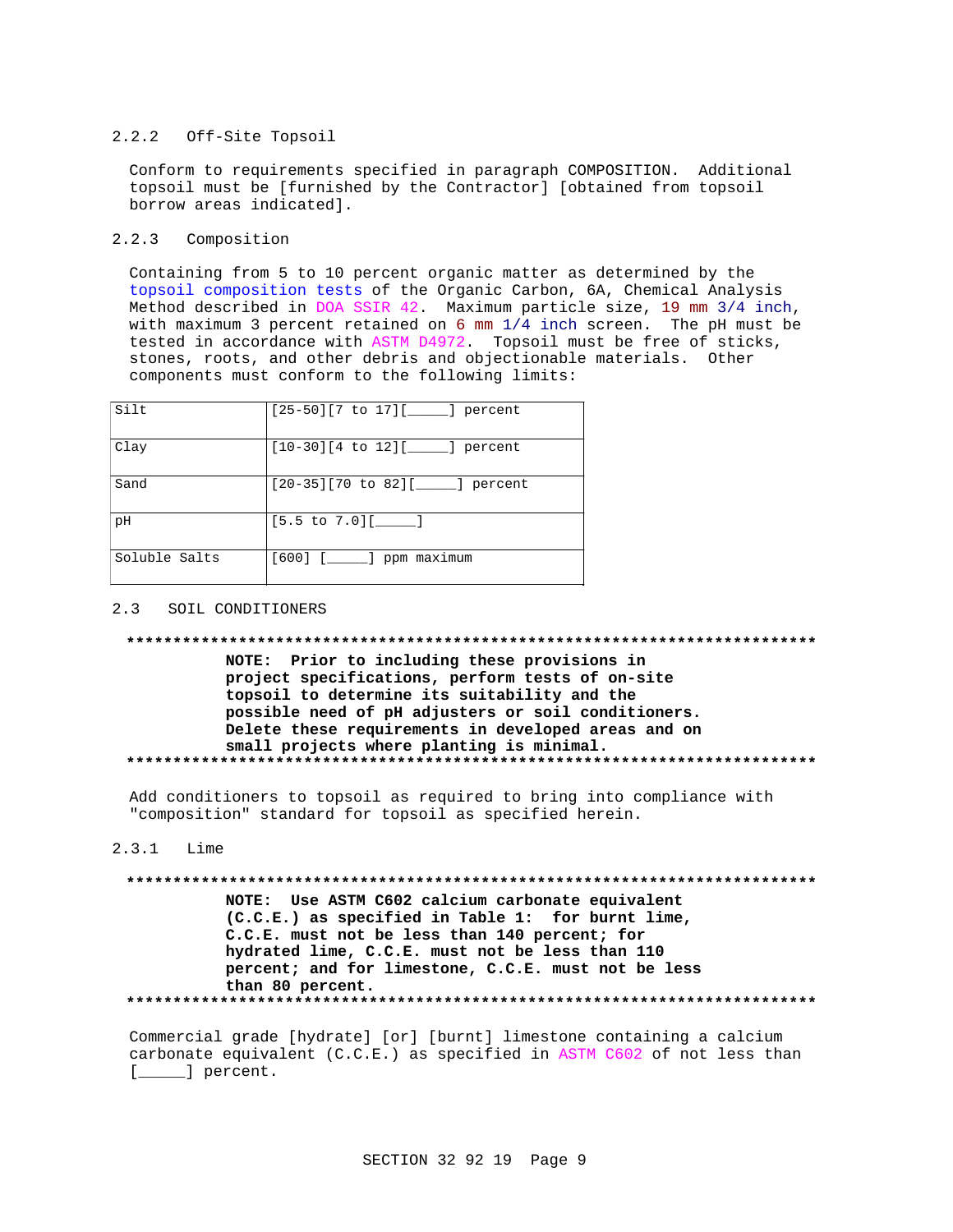## 2.3.2 Aluminum Sulfate

Commercial grade.

## 2.3.3 Sulfur

100 percent elemental

2.3.4 Iron

100 percent elemental

2.3.5 Peat

Natural product of [peat moss] derived from a freshwater site and conforming to [ASTM D4427] [as modified herein]. Shred and granulate peat to pass a 12.5 mm 1/2 inch mesh screen and condition in storage pile for minimum 6 months after excavation.

2.3.6 Sand

Clean and free of materials harmful to plants.

2.3.7 Perlite

Horticultural grade.

2.3.8 Composted Derivatives

Ground bark, nitrolized sawdust, humus or other green wood waste material free of stones, sticks, and soil stabilized with nitrogen and having the following properties:

2.3.8.1 Particle Size

Minimum percent by weight passing:

|  |  | 4.75 mmNo. 4 mesh screen | 95 |
|--|--|--------------------------|----|
|  |  | 2.36 mmNo. 8 mesh screen | 80 |

2.3.8.2 Nitrogen Content

Minimum percent based on dry weight:

|  | Fir Sawdust      |  | 0.7 |  |
|--|------------------|--|-----|--|
|  | Fir or Pine Bark |  | 1.0 |  |

2.3.9 Gypsum

Coarsely ground gypsum comprised of calcium sulfate dihydrate 80 percent, calcium 18 percent, sulfur 14 percent; minimum 96 percent passing through 850 micrometers 20 mesh screen, 100 percent passing thru 970 micrometers 16 mesh screen.

## 2.3.10 Calcined Clay

Calcined clay must be granular particles produced from montmorillonite clay calcined to a minimum temperature of 650 degrees C 1200 degrees F. Gradation: A minimum 90 percent must pass a 2.36 mm No. 8 sieve; a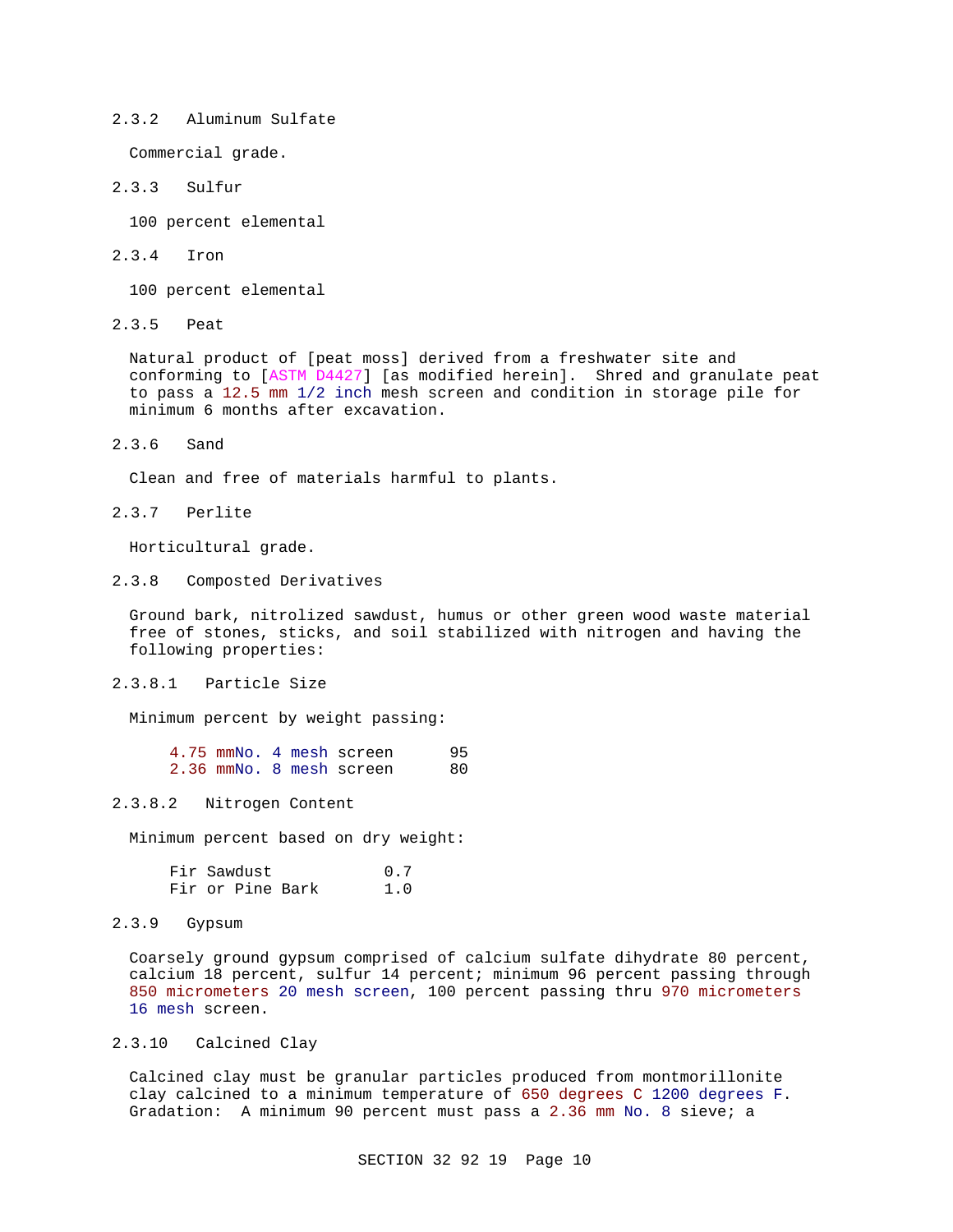minimum 99 percent must be retained on a 0.250 mm No. 60 sieve; and material passing a 0.150 mm No. 100 sieve must not exceed 2 percent. Bulk density: A maximum 640 kilogram per cubic meter 40 pounds per cubic foot.

#### FERTILIZER  $2.4$

## NOTE: Check with the local Agriculture County Extension Service Office for recommended fertilizer mixture for local conditions.

## 2.4.1 Granular Fertilizer

[Organic][synthetic], granular controlled release fertilizer containing the following minimum percentages, by weight, of plant food nutrients:

|  |                  | ] percent available nitrogen  |                             |
|--|------------------|-------------------------------|-----------------------------|
|  |                  |                               | depend available phosphorus |
|  |                  | ] percent available potassium |                             |
|  | ] percent sulfur |                               |                             |
|  | ] percent iron   |                               |                             |

 $] 2.4.2$ Hydroseeding Fertilizer

Controlled release fertilizer, to use with hydroseeding and composed of pills coated with plastic resin to provide a continuous release of nutrients for at least 6 months and containing the following minimum percentages, by weight, of plant food nutrients.

|  |                  | ] percent available nitrogen     |                              |
|--|------------------|----------------------------------|------------------------------|
|  |                  |                                  | percent available phosphorus |
|  |                  | ___] percent available potassium |                              |
|  | ] percent sulfur |                                  |                              |
|  | d percent iron   |                                  |                              |

#### 12.5 MULCH

 $\mathsf{L}$ 

# NOTE: Check with the local Agriculture County Extension Service Office to determine choice of mulch most suitable for the project area. Specify only one type of mulch.

Mulch must be free from noxious weeds, mold, and other deleterious materials.

 $2.5.1$ Straw

> Stalks from oats, wheat, rye, barley, or rice. Furnish in air-dry condition and of proper consistency for placing with commercial mulch blowing equipment. Straw must contain no fertile seed.

 $2.5.2$ Hay

> Air-dry condition and of proper consistency for placing with commercial mulch blowing equipment. Hay must be sterile, containing no fertile seed.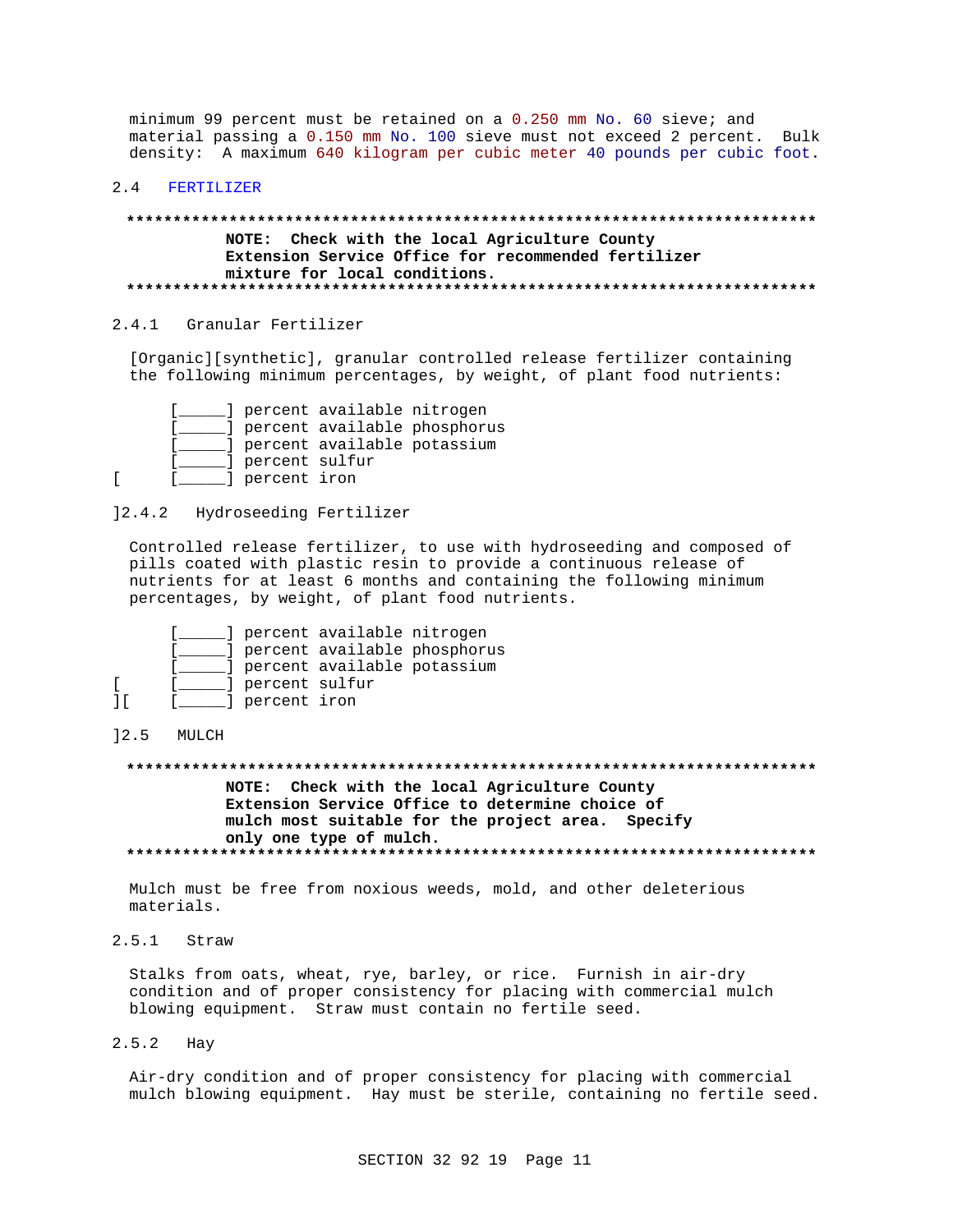#### $2.5.3$ Wood Cellulose Fiber Mulch

#### 

NOTE: Wood cellulose fiber mulches have been successful on level areas or on slopes with slight grades where sufficient moisture is present to obtain a quick germination of grass seed. The material should be hydraulically applied at the following rates: Areas up to and including 3 to 1 slopes, at the rate of 1,120 kg per 10,000 sq. m 1,000 pounds per acre; areas steeper than 3 to 1 at the rate of  $1,568$  kg per  $10,000$  sq. m  $1,400$  pounds per acre. It should not be specified for slopes 2 to 1 or greater in areas where drought may prevent germination of the seed or where runoff from heavy rains may cut gullies through the fiber mulch. In these areas use erosion control materials such as specified in paragraph EROSION CONTROL MATERIAL. 

#### 

NOTE: Hydraulic mulch is an EPA designated product for recycled content. Recycled content percentages listed are recommended by EPA; additional information can be found on the EPA's "Comprehensive Procurement Guidelines (CPG)" page within EPA's website at http://www.epa.gov. 

Use recovered materials of either paper-based (100 percent post-consumer content) or wood-based (100 percent total recovered content) hydraulic mulch. Processed to contain no growth or germination-inhibiting factors and dyed an appropriate color to facilitate visual metering of materials application. Composition on air-dry weight basis: 9 to 15 percent moisture, pH range from 5.5 to 8.2 [\_\_\_\_\_]. Use with hydraulic application of grass seed and fertilizer.

#### $2.6$ WATER

### 

NOTE: When water is Government furnished, locate the source. Recycled or reclaimed irrigation water may be available through a tertiary treatment plant on or off site. It is preferred that this type of water be used for irrigation whenever possible. Check project specific conditions.

Unless otherwise directed, water is the responsibility of the Contractor. Water source must be potable or non-potable. If non-potable edit specification accordingly. Source of water must be approved by the Contracting Officer and must be of suitable quality for irrigation, containing no elements toxic to plant life.

Coordinate information presented here with Section 01 50 00 TEMPORARY CONSTRUCTION FACILITIES AND CONTROLS.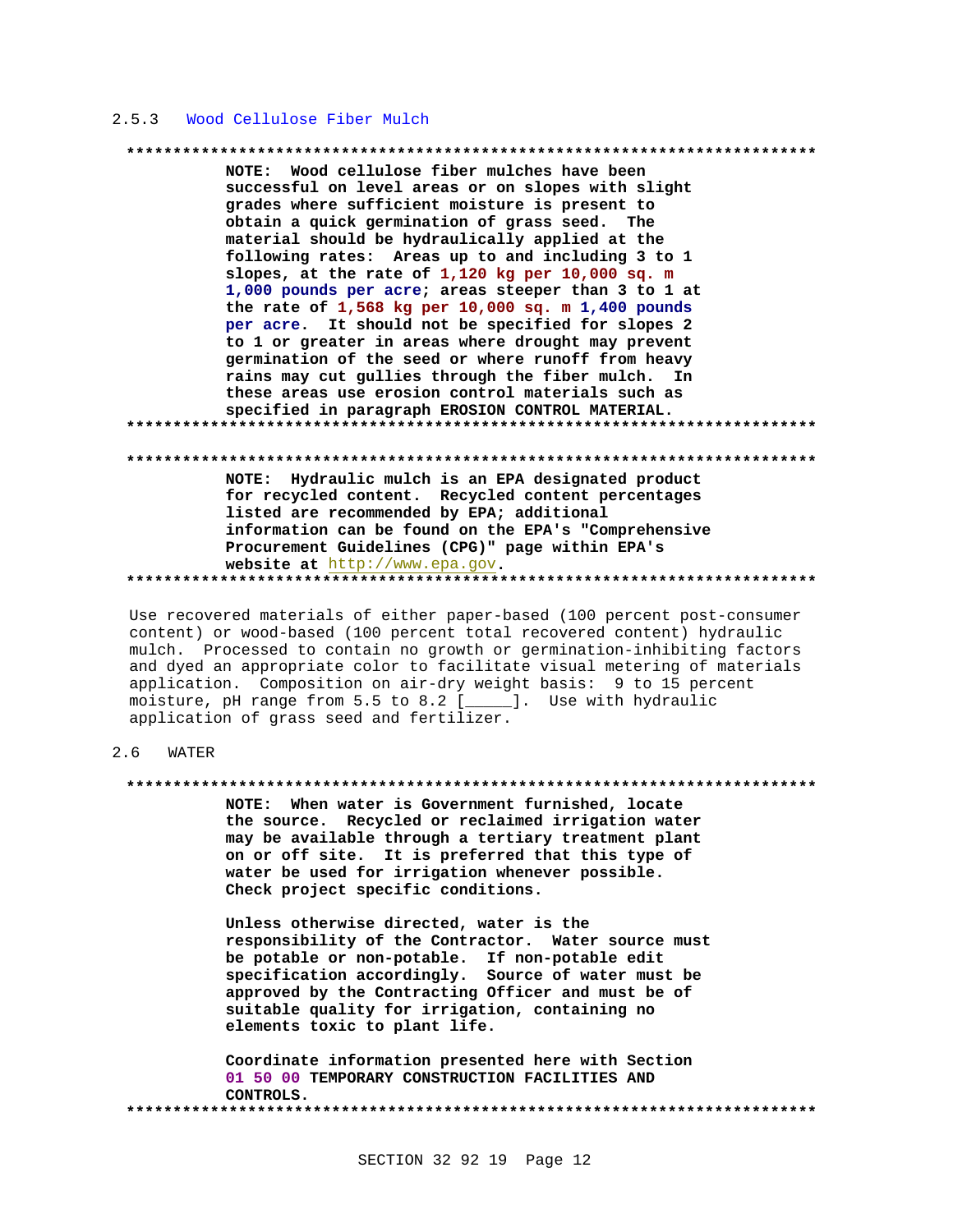Source of water must be approved by Contracting Officer and of suitable quality for irrigation, containing no elements toxic to plant life.

### [2.7 EROSION CONTROL MATERIALS

## **\*\*\*\*\*\*\*\*\*\*\*\*\*\*\*\*\*\*\*\*\*\*\*\*\*\*\*\*\*\*\*\*\*\*\*\*\*\*\*\*\*\*\*\*\*\*\*\*\*\*\*\*\*\*\*\*\*\*\*\*\*\*\*\*\*\*\*\*\*\*\*\*\*\* NOTE: The Contractor may propose other types of erosion control material, based on site conditions. \*\*\*\*\*\*\*\*\*\*\*\*\*\*\*\*\*\*\*\*\*\*\*\*\*\*\*\*\*\*\*\*\*\*\*\*\*\*\*\*\*\*\*\*\*\*\*\*\*\*\*\*\*\*\*\*\*\*\*\*\*\*\*\*\*\*\*\*\*\*\*\*\*\***

Erosion control material must conform to the following:

### [2.7.1 Erosion Control Blanket

[100 percent agricultural straw][70 percent agricultural straw/30 percent coconut fiber matrix] stitched with a degradable nettings, designed to degrade within [12 months][18 months].

## ][2.7.2 Erosion Control Fabric

Fabric must be knitted construction of polypropylene yarn with uniform mesh openings 19 to 25 mm 3/4 to 1 inch square with strips of biodegradable paper. Filler paper strips must have a minimum life of 6 months.

# ][2.7.3 Erosion Control Net

Net must be heavy, twisted jute mesh, weighing approximately 605 grams per meter 1.22 pounds per linear yard and 1200 mm 4 feet wide with mesh openings of approximately 25 mm one inch square.

## ][2.7.4 Hydrophilic Colloids

Hydrophilic colloids must be physiologically harmless to plant and animal life without phytotoxic agents. Colloids must be naturally occurring, silicate powder based, and must form a water insoluble membrane after curing. Colloids must resist mold growth.

]2.7.5 Erosion Control Material Anchors

Erosion control anchors must be as recommended by the manufacturer.

]PART 3 EXECUTION

## 3.1 PREPARATION

## 3.1.1 EXTENT OF WORK

Provide soil preparation prior to planting (including soil conditioners as required), fertilizing, seeding, and surface topdressing of all newly graded finished earth surfaces, unless indicated otherwise, and at all areas inside or outside the limits of construction that are disturbed by the Contractor's operations.

3.1.1.1 Topsoil

Provide 102 mm 4 inches of [off-site topsoil][on-site topsoil][existing soil] to meet indicated finish grade. After areas have been brought to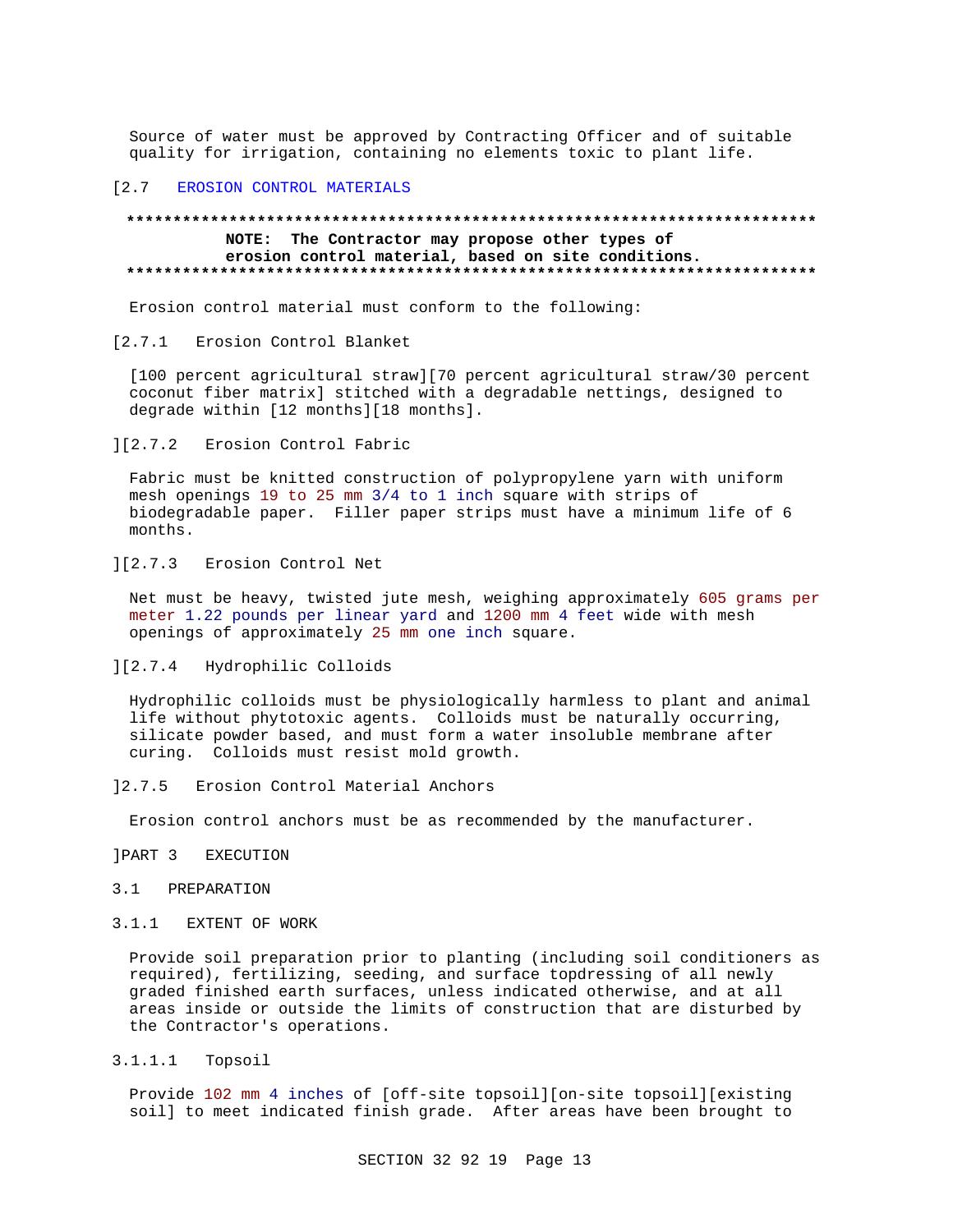indicated finish grade, incorporate [fertilizer] [pH adjusters] [soil conditioners] into soil a minimum depth of [100] [\_\_\_\_\_] mm [4] [\_\_\_\_\_] inches by disking, harrowing, tilling or other method approved by the Contracting Officer. Remove debris and stones larger than 19 mm 3/4 inch in any dimension remaining on the surface after finish grading. Correct irregularities in finish surfaces to eliminate depressions. Protect finished topsoil areas from damage by vehicular or pedestrian traffic.

### [3.1.1.2 Soil Conditioner Application Rates

## **\*\*\*\*\*\*\*\*\*\*\*\*\*\*\*\*\*\*\*\*\*\*\*\*\*\*\*\*\*\*\*\*\*\*\*\*\*\*\*\*\*\*\*\*\*\*\*\*\*\*\*\*\*\*\*\*\*\*\*\*\*\*\*\*\*\*\*\*\*\*\*\*\*\* NOTE: Check with the local Agriculture County Extension Service and specify amounts applicable for the project area. \*\*\*\*\*\*\*\*\*\*\*\*\*\*\*\*\*\*\*\*\*\*\*\*\*\*\*\*\*\*\*\*\*\*\*\*\*\*\*\*\*\*\*\*\*\*\*\*\*\*\*\*\*\*\*\*\*\*\*\*\*\*\*\*\*\*\*\*\*\*\*\*\*\***

Apply soil conditioners at rates as determined by laboratory soil analysis of the soils at the job site. For bidding purposes only apply at rates for the following:

- [ Lime [ [\_\_\_\_\_] kg per square meter [\_\_\_\_\_] pounds per acre] [ [\_\_\_\_\_] kg per 100 square meters [\_\_\_\_\_] pounds per 1000 square feet.]
- ][ Sulfur [ [\_\_\_\_\_] kg per square meter [\_\_\_\_\_] pounds per acre] [ [*\_\_\_\_*] kg per 100 square meters [*\_\_\_\_*] pounds per 1000 square feet.]
- ][ Iron [ [\_\_\_\_\_] kg per square meter [\_\_\_\_\_] pounds per acre] [ [\_\_\_\_\_] kg per 100 square meters [\_\_\_\_\_] pounds per 1000 square feet.]
- ][ Aluminum Sulfate [ [\_\_\_\_\_] kg per square meter [\_\_\_\_\_] pounds per acre ] [ [\_\_\_\_\_] kg per 100 square meters [\_\_\_\_\_] pounds per 1000 square feet.]
- ][ Peat [ [\_\_\_\_\_] cubic meters per square meter [\_\_\_\_\_] cubic yard per acre] [ [\_\_\_\_\_] cubic meters per 100 square meters [\_\_\_\_\_] cubic yards per 1000 square feet.]
- ][ Sand [ [\_\_\_\_\_] cubic meters per square meter [\_\_\_\_\_] cubic yard per acre] [ [\_\_\_\_\_] cubic meters per 100 square meters [\_\_\_\_\_] cubic yards per 1000 square feet.]
- ][ Perlite [ [\_\_\_\_\_] cubic meters per square meter [\_\_\_\_\_] cubic yard per acre] [ [\_\_\_\_\_] cubic meters per 100 square meters [\_\_\_\_\_] cubic yards per 1000 square feet.]
- ][ Compost Derivatives [ [\_\_\_\_\_] cubic meters per square meter [\_\_\_\_\_] cubic yard per acre] [ [\_\_\_\_\_] cubic meters per 100 square meters [*\_\_\_\_*] cubic yards per 1000 square feet.]
- ][ Calcined Clay [ [\_\_\_\_\_] cubic meters per square meter [\_\_\_\_\_] cubic yard per acre] [ [\_\_\_\_\_] cubic meters per 100 square meters [\_\_\_\_\_] cubic yards per 1000 square feet.]
- ][ Gypsum [ [\_\_\_\_\_] cubic meters per square meter [\_\_\_\_\_] cubic yard per acre] [ [\_\_\_\_\_] cubic meters per 100 square meters [\_\_\_\_\_] cubic yards per 1000 square feet.]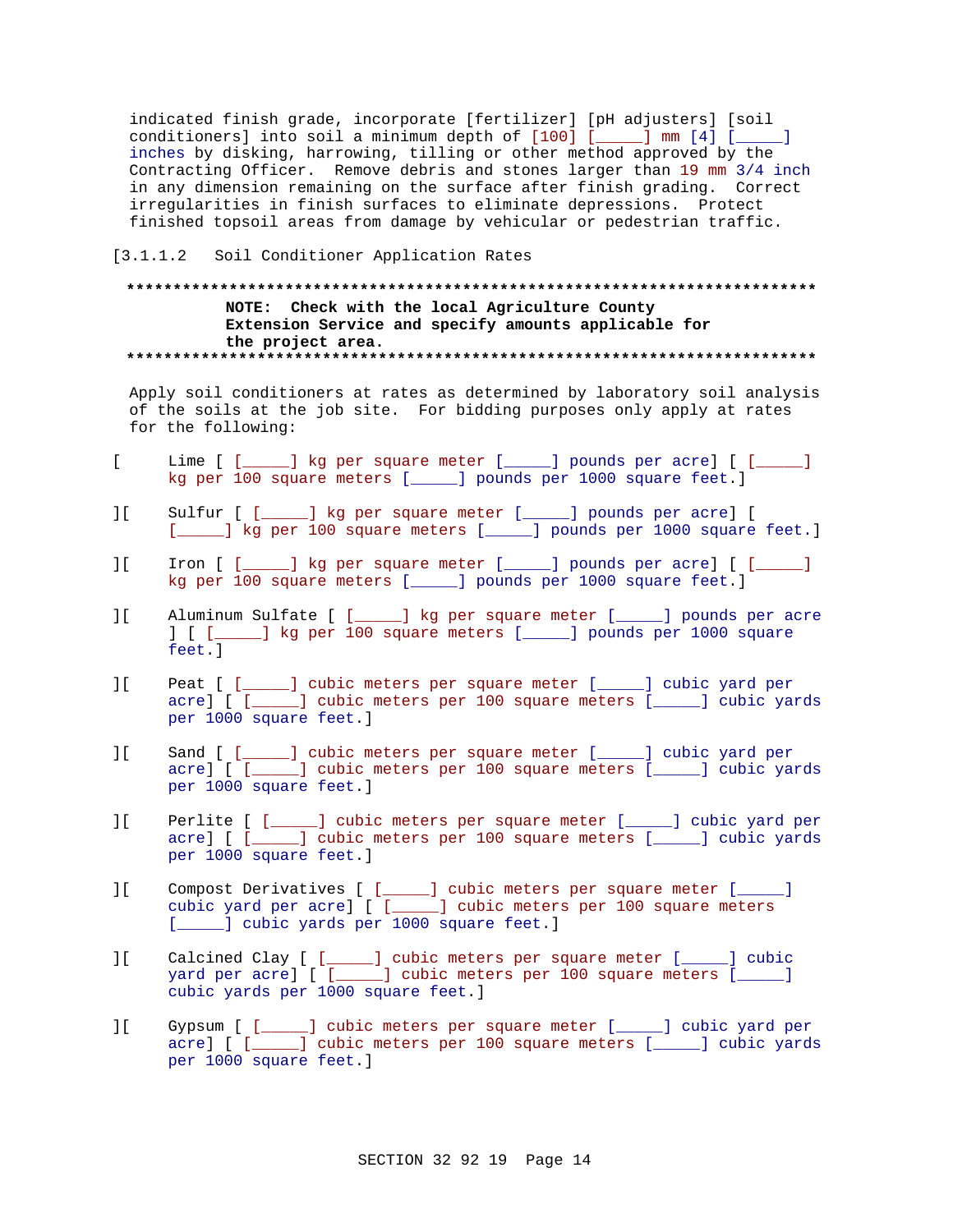### ]][3.1.1.3 Fertilizer Application Rates

## **\*\*\*\*\*\*\*\*\*\*\*\*\*\*\*\*\*\*\*\*\*\*\*\*\*\*\*\*\*\*\*\*\*\*\*\*\*\*\*\*\*\*\*\*\*\*\*\*\*\*\*\*\*\*\*\*\*\*\*\*\*\*\*\*\*\*\*\*\*\*\*\*\*\* NOTE: Check with the local Agriculture County Extension Service and specify amounts applicable for the project area. Two fertilizer applications may be required when hydroseeding with wood fiber mulch. \*\*\*\*\*\*\*\*\*\*\*\*\*\*\*\*\*\*\*\*\*\*\*\*\*\*\*\*\*\*\*\*\*\*\*\*\*\*\*\*\*\*\*\*\*\*\*\*\*\*\*\*\*\*\*\*\*\*\*\*\*\*\*\*\*\*\*\*\*\*\*\*\*\***

Apply fertilizer at rates as determined by laboratory soil analysis of the soils at the job site. For bidding purposes only apply at rates for the following:

- [ Organic Granular Fertilizer [ [\_\_\_\_\_] kg per square meter [\_\_\_\_\_] pounds per acre] [ [\_\_\_\_\_] kg per 100 square meters [\_\_\_\_\_] pounds per 1000 square feet.]
- ][ Synthetic Fertilizer [ [\_\_\_\_\_] kg per square meter [\_\_\_\_\_] pounds per acre ] [ [\_\_\_\_\_] kg per 100 square meters [\_\_\_\_\_] pounds per 1000 square feet.]
- ][ Hydroseeding Fertilizer [ [\_\_\_\_\_] kg per square meter [\_\_\_\_\_] pounds per acre] [ [\_\_\_\_\_] kg per 100 square meters [\_\_\_\_\_] pounds per 1000 square feet.]
- ]]3.2 SEEDING
- 3.2.1 Seed Application Seasons and Conditions

**\*\*\*\*\*\*\*\*\*\*\*\*\*\*\*\*\*\*\*\*\*\*\*\*\*\*\*\*\*\*\*\*\*\*\*\*\*\*\*\*\*\*\*\*\*\*\*\*\*\*\*\*\*\*\*\*\*\*\*\*\*\*\*\*\*\*\*\*\*\*\*\*\*\* NOTE: Check with the local Agriculture County Extension Service to determine proper planting seasons for specie specified, for the optimum cover depth, and for the proper rate of application for sowing and drilling seed as this rate varies with the specie of seed used and local conditions. Allow for planting period in the construction completion time. Delete time restrictions for continuous growing conditions. \*\*\*\*\*\*\*\*\*\*\*\*\*\*\*\*\*\*\*\*\*\*\*\*\*\*\*\*\*\*\*\*\*\*\*\*\*\*\*\*\*\*\*\*\*\*\*\*\*\*\*\*\*\*\*\*\*\*\*\*\*\*\*\*\*\*\*\*\*\*\*\*\*\* \*\*\*\*\*\*\*\*\*\*\*\*\*\*\*\*\*\*\*\*\*\*\*\*\*\*\*\*\*\*\*\*\*\*\*\*\*\*\*\*\*\*\*\*\*\*\*\*\*\*\*\*\*\*\*\*\*\*\*\*\*\*\*\*\*\*\*\*\*\*\*\*\*\* NOTE: Delete the last two lines of this paragraph**

**when hydroseeding is selected as the only seed application method. \*\*\*\*\*\*\*\*\*\*\*\*\*\*\*\*\*\*\*\*\*\*\*\*\*\*\*\*\*\*\*\*\*\*\*\*\*\*\*\*\*\*\*\*\*\*\*\*\*\*\*\*\*\*\*\*\*\*\*\*\*\*\*\*\*\*\*\*\*\*\*\*\*\***

Immediately before seeding, restore soil to proper grade. Do not seed when ground is muddy [frozen] [snow covered] or in an unsatisfactory condition for seeding. If special conditions exist that may warrant a variance in the above seeding dates or conditions, submit a written request to the Contracting Officer stating the special conditions and proposed variance. Apply seed within twenty four hours after seedbed preparation. Sow seed by approved sowing equipment. Sow one-half the seed in one direction, and sow remainder at right angles to the first sowing.

3.2.2 Seed Application Method

Seeding method must be [broadcasted and drop seeding][drill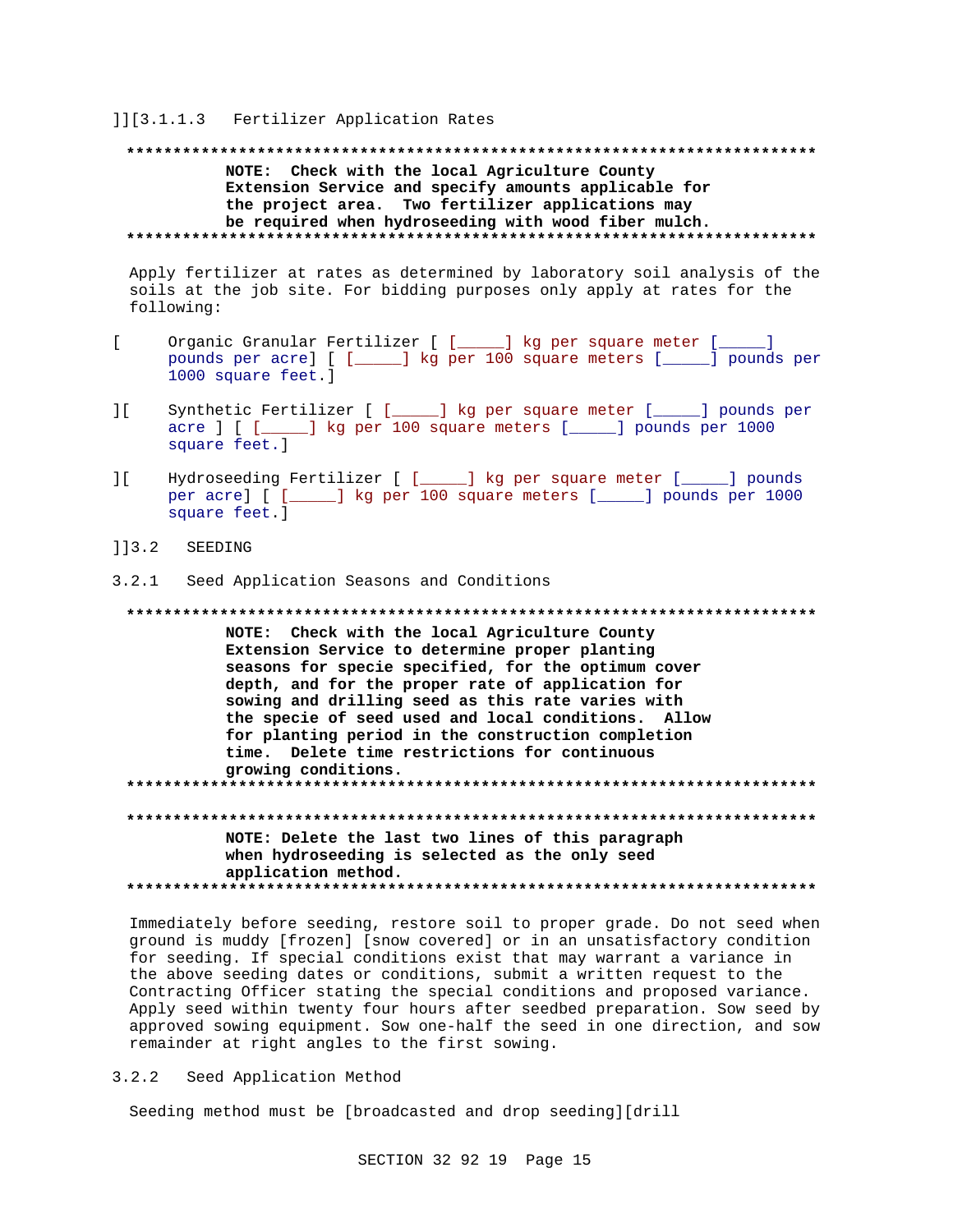seeding][hydroseeding].

 $[3.2.2.1]$ Broadcast and Drop Seeding

Seed must be uniformly broadcast at the rate of [\_\_\_\_] kilograms per hectare pounds per 1000 square feet. Use broadcast or drop seeders. Sow one-half the seed in one direction, and sow remainder at right angles to the first sowing. Cover seed uniformly to a maximum depth of [6] [\_\_\_\_] mm 1/4 inch in clay soils and [13] [\_\_\_\_] mm [1/2] [\_\_\_\_] inch in sandy soils by means of spike-tooth harrow, cultipacker, raking or other approved devices.

#### $] [3.2.2.2]$ Drill Seeding

#### 

NOTE: Check with the local Agriculture County Extension Service to determine proper planting seasons for specie specified, for the optimum cover depth, and for the proper rate of application for sowing and drilling seed as this rate varies with the specie of seed used and local conditions. Allow for planting period in the construction completion time. Delete time restrictions for continuous growing conditions. 

Seed must be drilled at the rate of [\_\_\_\_\_] kilograms per hectare pounds per 1000 square feet. Use [cultipacker seeders] [grass seed drills] [\_\_\_\_\_]. Drill seed uniformly to average depth of [13] [\_\_\_\_\_] mm [1/2]  $[\underline{\hspace{1cm}}]$  inch.

][3.2.2.3 Hydroseeding

# NOTE: Check with the local Agriculture County Extension Service to determine rate of application. This rate will vary due to site requirements for fertilizer, mulch material, and rates of seeding.

First, mix water and fiber. Wood cellulose fiber, paper fiber, or recycled paper must be applied as part of the hydroseeding operation. Fiber must be added at 11.2 kg per 100 square meter 1,000 pounds, dry weight, per acre. Then add and mix seed and fertilizer to produce a homogeneous slurry. Seed must be mixed to ensure broadcasting at the rate of [\_\_\_\_\_] kilograms per hectare pounds per 1000 square feet. When hydraulically sprayed on the ground, material must form a blotter like cover impregnated uniformly with grass seed. Spread with one application with no second application of mulch.

]3.2.3 Mulching

[3.2.3.1 Hay or Straw Mulch

Hay or straw mulch must be spread uniformly at the rate of 0.75 metric tons per hectare 2 tons per acre. Mulch must be spread by hand, blower-type mulch spreader, or other approved method. Mulching must be started on the windward side of relatively flat areas or on the upper part of steep slopes, and continued uniformly until the area is covered. The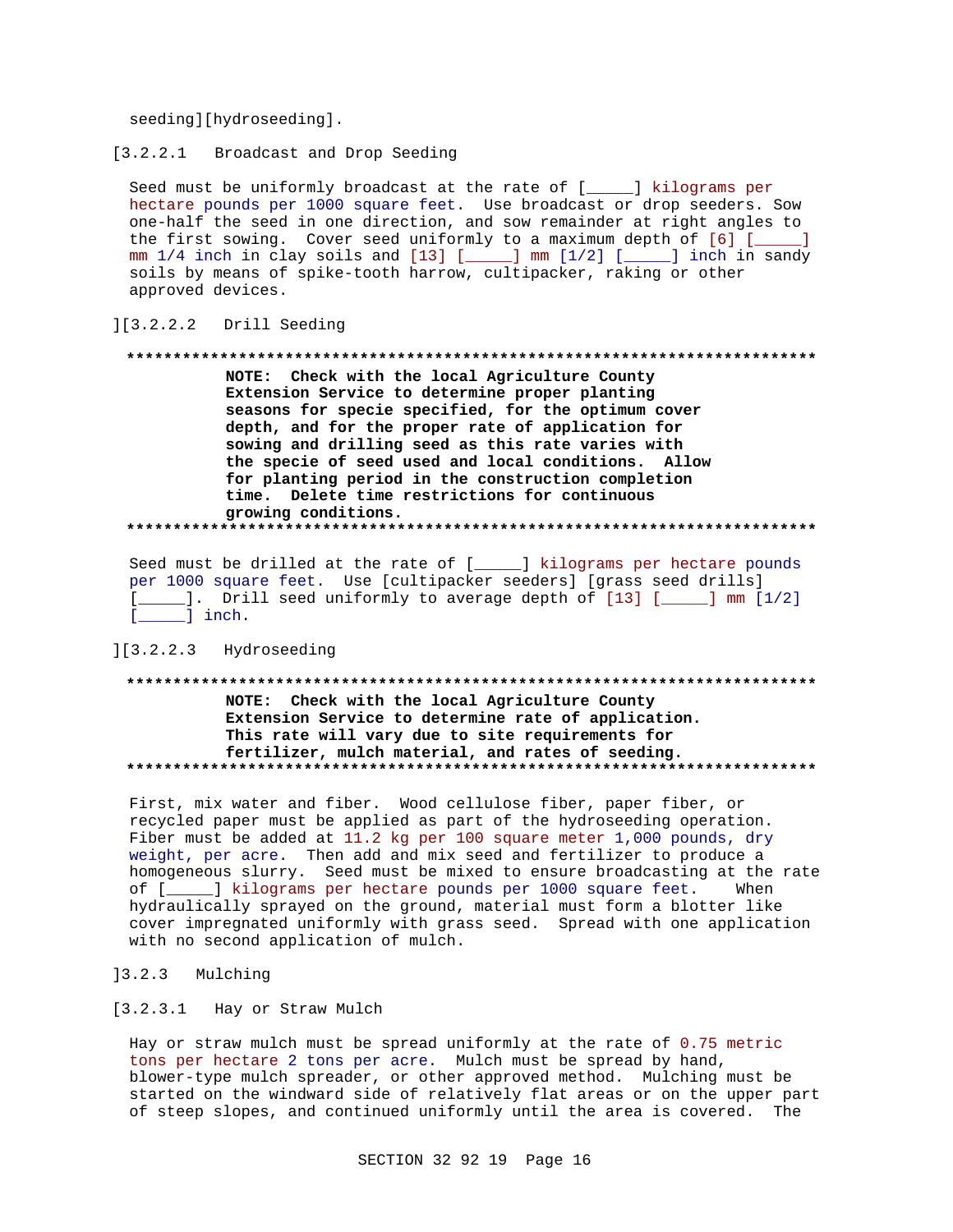mulch must not be bunched or clumped. Sunlight must not be completely excluded from penetrating to the ground surface. All areas installed with seed must be mulched on the same day as the seeding. Mulch must be anchored immediately following spreading.

## ][3.2.3.2 Mechanical Anchor

Mechanical anchor must be a V-type-wheel land packer; a scalloped-disk land packer designed to force mulch into the soil surface; or other suitable equipment.

][3.2.3.3 Asphalt Adhesive Tackifier

Asphalt adhesive tackifier must be sprayed at a rate between 666 to 866 liters per hectare 10 to 13 gallons per 1000 square feet. Sunlight must not be completely excluded from penetrating to the ground surface.

][3.2.3.4 Non-Asphaltic Tackifier

Hydrophilic colloid must be applied at the rate recommended by the manufacturer, using hydraulic equipment suitable for thoroughly mixing with water. A uniform mixture must be applied over the area.

][3.2.3.5 Asphalt Adhesive Coated Mulch

Hay or straw mulch may be spread simultaneously with asphalt adhesive applied at a rate between 666 to 866 liters per hectare 10 to 13 gallons per 1000 square feet, using power mulch equipment which must be equipped with suitable asphalt pump and nozzle. The adhesive-coated mulch must be applied evenly over the surface. Sunlight must not be completely excluded from penetrating to the ground surface.

### ][3.2.4 Rolling

# **\*\*\*\*\*\*\*\*\*\*\*\*\*\*\*\*\*\*\*\*\*\*\*\*\*\*\*\*\*\*\*\*\*\*\*\*\*\*\*\*\*\*\*\*\*\*\*\*\*\*\*\*\*\*\*\*\*\*\*\*\*\*\*\*\*\*\*\*\*\*\*\*\*\* NOTE: Normally the roller weight should not exceed 134 kg per m 90 pounds per foot of roller width.**

**Light rolling is needed on newly seeded and sprigged areas to firm the seed or sprigs into contact with the soil for optimum germination and growth. However, excessive soil compaction beyond this firming action will reduce the desirable percentages of air and water spaces in good growing topsoil. \*\*\*\*\*\*\*\*\*\*\*\*\*\*\*\*\*\*\*\*\*\*\*\*\*\*\*\*\*\*\*\*\*\*\*\*\*\*\*\*\*\*\*\*\*\*\*\*\*\*\*\*\*\*\*\*\*\*\*\*\*\*\*\*\*\*\*\*\*\*\*\*\*\***

Immediately after seeding, firm entire area except for slopes in excess of 3 to 1 with a roller not exceeding [134] [\_\_\_\_\_] kg per m [90] [\_\_\_\_\_] pounds for each foot of roller width.[ If seeding is performed with cultipacker-type seeder or by hydroseeding, rolling may be eliminated.]

### ]3.2.5 Erosion Control Material

**\*\*\*\*\*\*\*\*\*\*\*\*\*\*\*\*\*\*\*\*\*\*\*\*\*\*\*\*\*\*\*\*\*\*\*\*\*\*\*\*\*\*\*\*\*\*\*\*\*\*\*\*\*\*\*\*\*\*\*\*\*\*\*\*\*\*\*\*\*\*\*\*\*\* NOTE: Specify erosion control where water concentrates and flows across areas at velocities which create an erosion hazard. Allow Contractor option for type of erosion control material, unless project specific requirements dictate otherwise. \*\*\*\*\*\*\*\*\*\*\*\*\*\*\*\*\*\*\*\*\*\*\*\*\*\*\*\*\*\*\*\*\*\*\*\*\*\*\*\*\*\*\*\*\*\*\*\*\*\*\*\*\*\*\*\*\*\*\*\*\*\*\*\*\*\*\*\*\*\*\*\*\*\***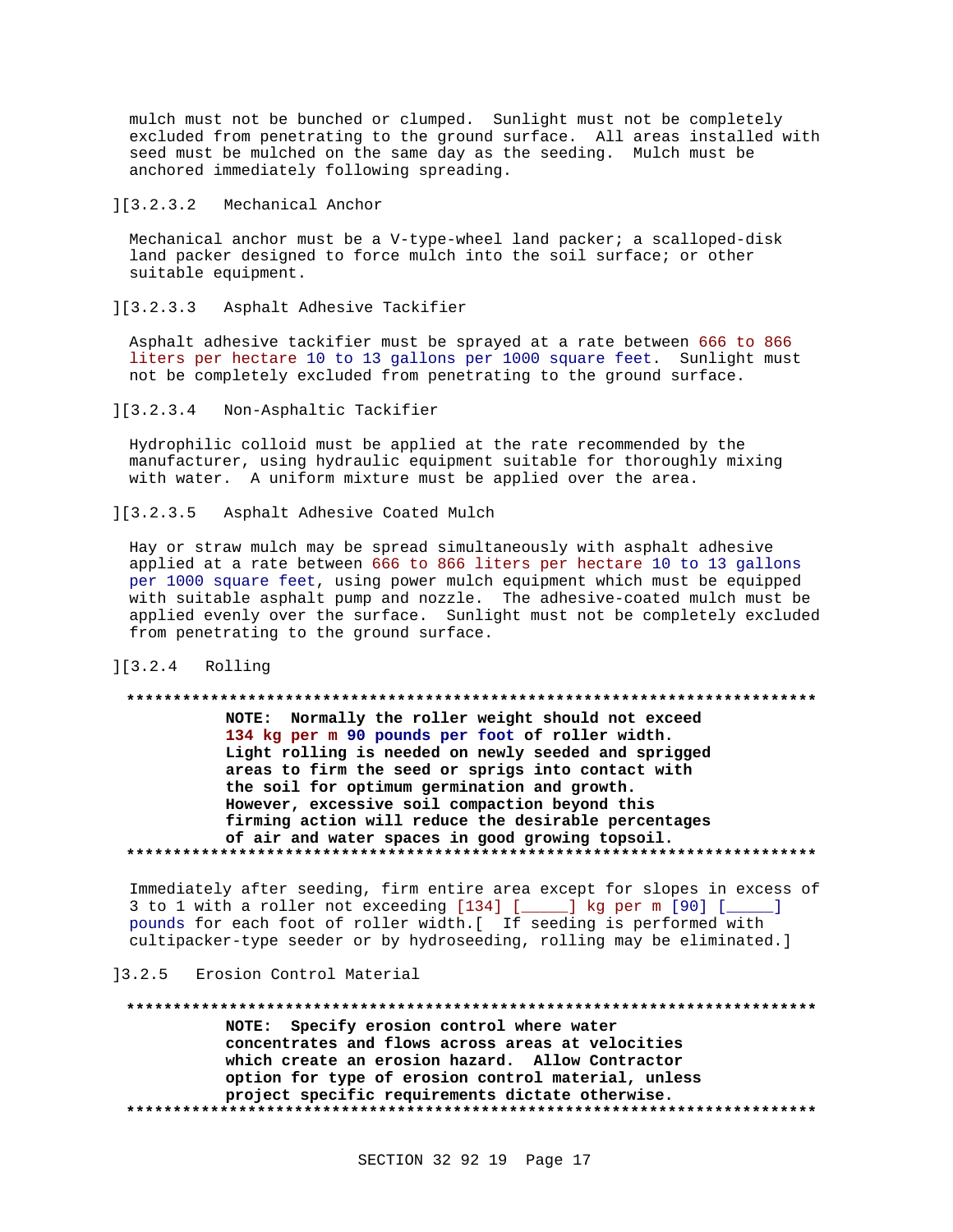Install in accordance with manufacturer's instructions, where indicated or as directed by the Contracting Officer.

3.2.6 Watering

Start watering areas seeded as required by temperature and wind conditions. Apply water at a rate sufficient to insure thorough wetting of soil to a depth of  $[50]$  [ $\_\_\_\_$ ] mm  $[2]$  [ $\_\_\_\_$ ] inches without run off. During the germination process, seed is to be kept actively growing and not allowed to dry out.

3.3 PROTECTION OF TURF AREAS

Immediately after turfing, protect area against traffic and other use.

- [3.4 RENOVATION OF EXISTING TURF AREA
- [3.4.1 Aeration

Upon completion of weed eradication operations and Contracting Officer's approval to proceed, aerate turf areas indicated , by approved device. Core, by pulling soil plugs, to a minimum depth of [\_\_\_\_] mm [\_\_\_\_] inches.[ Leave all soil plugs, that are produced, in the turf area.][ Remove all debris generated during this operation off site.][ After aeration operations are complete, topdress entire area [6.35 mm1/4 inch] [ 12.70 mm1/2 inch] depth with the following mixture:

- [ [ \_\_\_\_\_ ] percent sand
- ][ [\_\_\_\_\_] percent humus
- ][ [\_\_\_\_\_] percent gypsum
- ][ [\_\_\_\_\_] percent organic fertilizer
- ][ [\_\_\_\_\_] percent synthetic fertilizer
- ] Blend all parts of topdressing mixture to a uniform consistency throughout.] Keep clean at all times at least one paved pedestrian access route and one paved vehicular access route to each building. Clean all soil plugs off of other paving when work is complete.

## ][3.4.2 Vertical Mowing

Upon completion of aerating operation and Contracting Officer's approval to proceed, vertical mow turf areas indicated, by approved device, to a depth of [6 mm1/4 inch] [13 mm1/2 inch] above existing soil level, to reduce thatch build-up, grain, and surface compaction. Keep clean at all times at least one paved pedestrian access route and one paved vehicular access route to each building. Clean other paving when work is complete. Remove all debris generated during this operation off site.

## ][3.4.3 Dethatching

Upon completion of aerating operation and Contracting Officer's approval to proceed, dethatch turf areas indicated, by approved device, to a depth of [6 mm1/4 inch] [13 mm1/2 inch] below existing soil level, to reduce thatch build-up, grain, and surface compaction. Keep clean at all times at